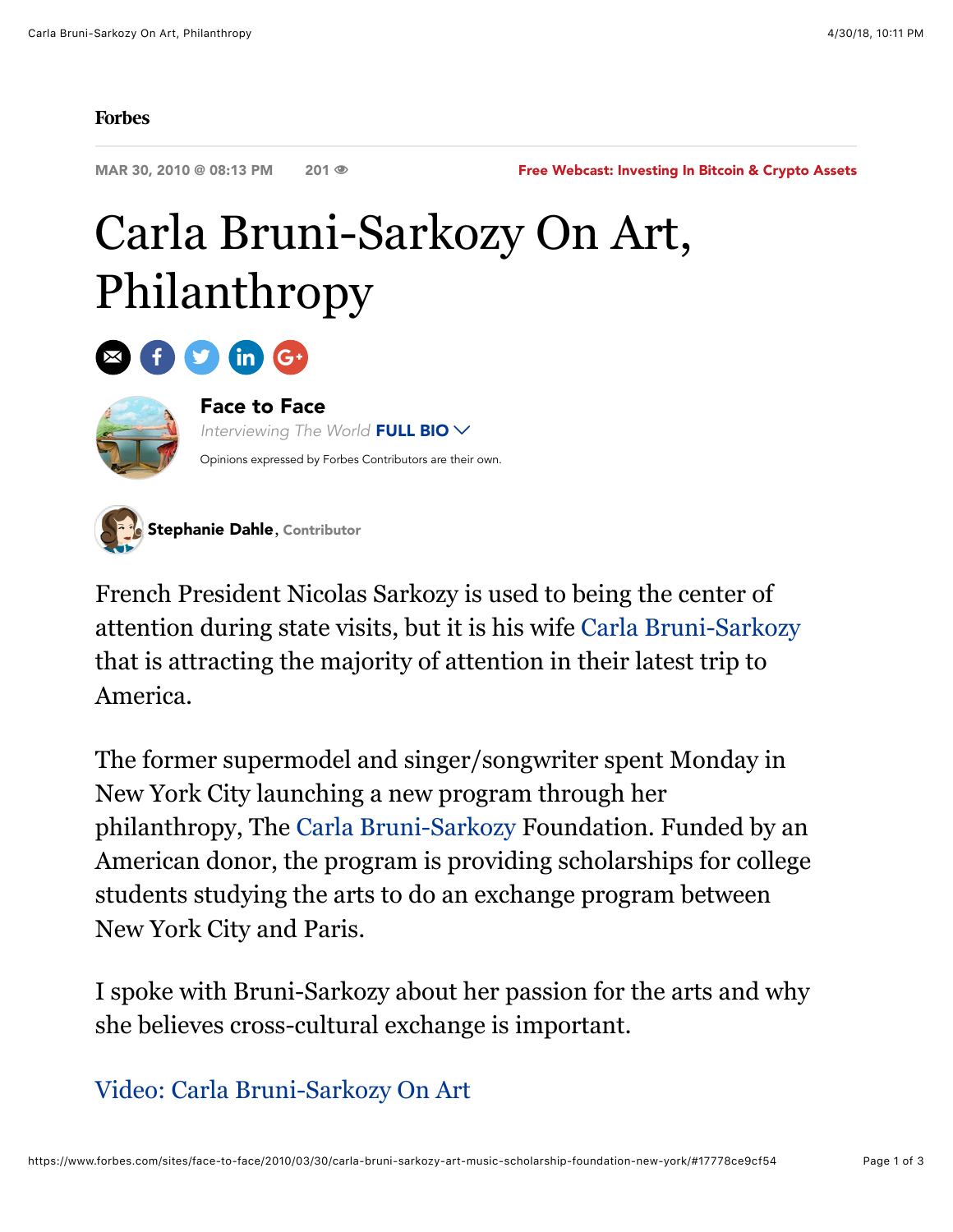While Bruni-Sarkozy has often stood by her husband's side, this time he was there to support her as he helped kick off the day by attending a small celebration at the French Institute-Alliance Francaise in New York. "I am very proud of Carla's foundation and really happy to see the project becoming real," President Sarkozy said in French to the small crowd over flutes of champagne and small breakfast pastries. His wife, with a gray pencil skirt and her hair neatly swept up, beamed by his side.

"New York City is a world city," Sarkozy emphasized, "And French culture is very important."

The couple went around the room to greet each of their guests and spent about 10 minutes chatting with those in attendance. Bruni-Sarkozy charmed a group of besotted women, telling them how much she loved America and how she and her husband dream of road-tripping on Route 66.

Bruni-Sarkozy spent the rest of the day touring The Julliard School and New York University, both colleges selected for the exchange program slated to beginning this summer. At Julliard, the school's president took Bruni-Sarkozy on a tour of their remodeled facilities and showed her original manuscripts from Beethoven and Mozart. "Can we actually touch it?" she asked in English before delicately handling the score. "It's a little scary to touch. You don't want to drink coffee around it!"

"It breathes real work," Bruni-Sarkozy said as she translated some of the Italian music directions into English. "It's fantastic."

Bruni-Sarkozy seemed to most enjoy watching the students rehearse their various arts-- her face lit up watching student